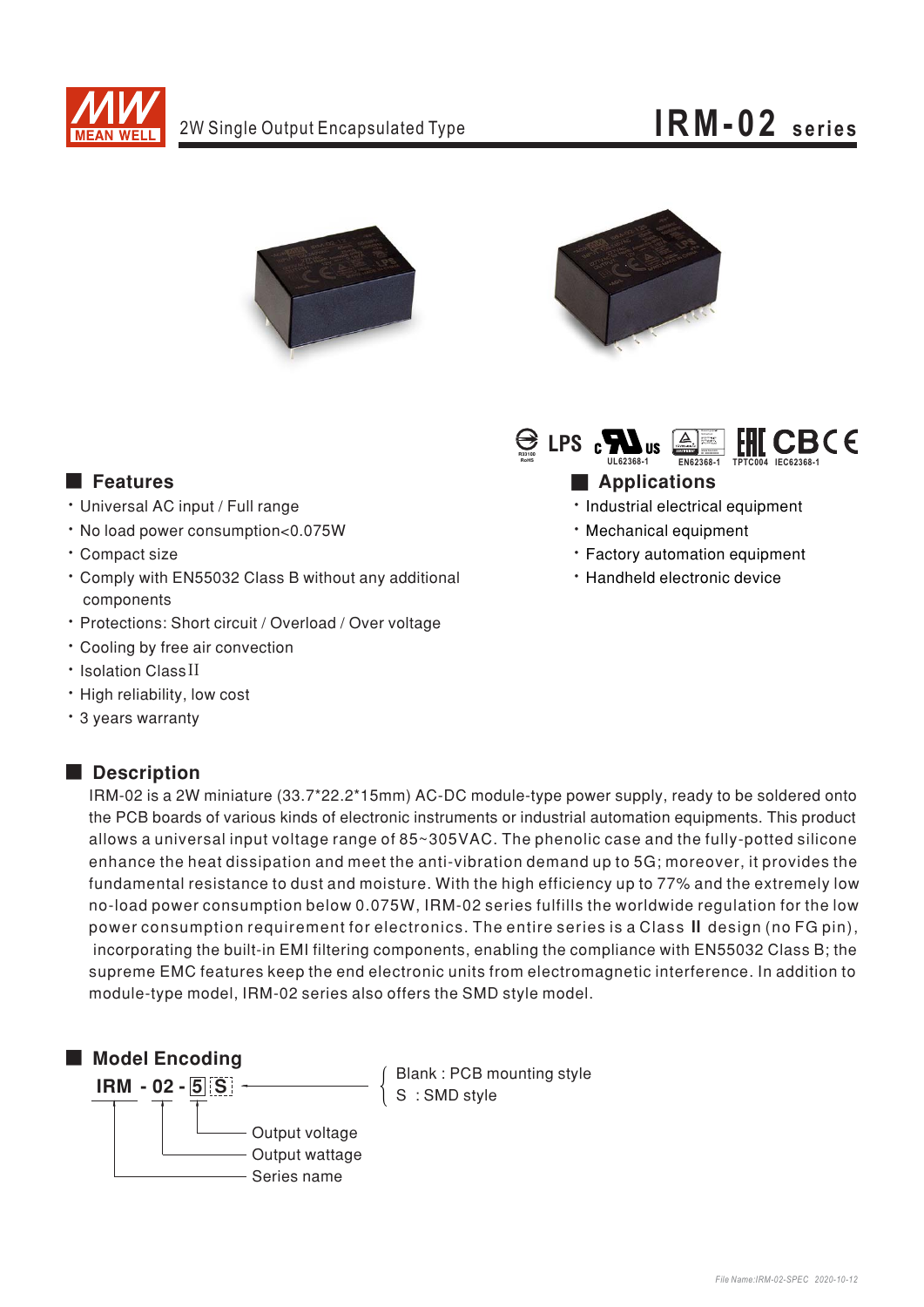

#### **SPECIFICATION**

| <b>MODEL</b>                      |                                            | IRM-02-3.3                                                                                                                                      | IRM-02-5     | IRM-02-9       | IRM-02-12      | IRM-02-15      | IRM-02-24      |
|-----------------------------------|--------------------------------------------|-------------------------------------------------------------------------------------------------------------------------------------------------|--------------|----------------|----------------|----------------|----------------|
| <b>OUTPUT</b>                     | <b>DC VOLTAGE</b>                          | 3.3V                                                                                                                                            | 5V           | 9V             | <b>12V</b>     | <b>15V</b>     | <b>24V</b>     |
|                                   | <b>RATED CURRENT</b>                       | 600mA                                                                                                                                           | 400mA        | 222mA          | 167mA          | 133mA          | 83mA           |
|                                   | <b>CURRENT RANGE</b>                       | $0 - 600$ mA                                                                                                                                    | $0 - 400$ mA | $0 - 222mA$    | $0 - 167mA$    | $0 - 133mA$    | $0 - 83mA$     |
|                                   | <b>RATED POWER</b>                         | 2W                                                                                                                                              | 2W           | 2W             | 2W             | 2W             | 2W             |
|                                   | RIPPLE & NOISE (max.) Note.2 150mVp-p      |                                                                                                                                                 | 150mVp-p     | 150mVp-p       | 150mVp-p       | 200mVp-p       | 200mVp-p       |
|                                   | <b>VOLTAGE TOLERANCE</b> Note.3 $\pm$ 2.5% |                                                                                                                                                 | ±2.5%        | ±2.5%          | ±2.5%          | ±2.5%          | ±2.5%          |
|                                   | <b>LINE REGULATION</b>                     | ±0.5%                                                                                                                                           | $\pm 0.5\%$  | ±0.5%          | ±0.5%          | ±0.5%          | ±0.5%          |
|                                   | <b>LOAD REGULATION</b>                     | ±0.5%                                                                                                                                           | ±0.5%        | ±0.5%          | ±0.5%          | ±0.5%          | ±0.5%          |
|                                   | <b>SETUP, RISE TIME</b>                    | 600ms, 30ms/230VAC<br>600ms, 30ms/115VAC at full load                                                                                           |              |                |                |                |                |
|                                   | <b>HOLD UP TIME (Typ.)</b>                 | 40ms/230VAC<br>12ms/115VAC at full load                                                                                                         |              |                |                |                |                |
| <b>INPUT</b>                      | <b>VOLTAGE RANGE</b>                       | 85~305VAC 120~430VDC                                                                                                                            |              |                |                |                |                |
|                                   | <b>FREQUENCY RANGE</b>                     | $47 \sim 63$ Hz                                                                                                                                 |              |                |                |                |                |
|                                   | <b>EFFICIENCY (Typ.)</b>                   | 66%                                                                                                                                             | 70%          | 72%            | 74%            | 75%            | 77%            |
|                                   | <b>AC CURRENT (Typ.)</b>                   | 45mA/115VAC<br>30mA/230VAC<br>25mA/277VAC                                                                                                       |              |                |                |                |                |
|                                   | <b>INRUSH CURRENT (Typ.)</b>               | 5A/115VAC<br>10A/230VAC                                                                                                                         |              |                |                |                |                |
|                                   | <b>LEAKAGE CURRENT</b>                     | <0.25mA/277VAC                                                                                                                                  |              |                |                |                |                |
| <b>PROTECTION</b>                 | <b>OVERLOAD</b>                            | ≥110% rated output power                                                                                                                        |              |                |                |                |                |
|                                   |                                            | Protection type : Hiccup mode, recovers automatically after fault condition is removed                                                          |              |                |                |                |                |
|                                   | <b>OVER VOLTAGE</b>                        | $3.8 - 4.9V$                                                                                                                                    | $5.2 - 6.8V$ | $10.3 - 12.2V$ | $12.6 - 16.2V$ | $15.7 - 20.3V$ | $25.2 - 32.4V$ |
|                                   |                                            | Protection type : Shut off o/p voltage, clamping by zener diode                                                                                 |              |                |                |                |                |
| <b>ENVIRONMENT</b>                | <b>WORKING TEMP.</b>                       | -30 $\sim$ +85°C (Refer to "Derating Curve")                                                                                                    |              |                |                |                |                |
|                                   | <b>WORKING HUMIDITY</b>                    | $20 \sim 90\%$ RH non-condensing                                                                                                                |              |                |                |                |                |
|                                   | <b>STORAGE TEMP., HUMIDITY</b>             | $-40 \sim +100^{\circ}$ C, 10 ~ 95% RH                                                                                                          |              |                |                |                |                |
|                                   | <b>TEMP. COEFFICIENT</b>                   | $\pm$ 0.03%/°C (0~75°C)                                                                                                                         |              |                |                |                |                |
|                                   | VIBRATION                                  | 10 ~ 500Hz, 5G 10min./1cycle, period for 60min. each along X, Y, Z axes                                                                         |              |                |                |                |                |
|                                   | <b>LEAD TEMPERATURE</b>                    | $260^{\circ}$ C, 10s (max.)                                                                                                                     |              |                |                |                |                |
| <b>SAFETY &amp;</b><br><b>EMC</b> | <b>SAFETY STANDARDS</b>                    | UL62368-1, TUV EN62368-1, EAC TP TC 004, BSMI CNS14336-1 approved, Design refer to EN61558-1/-2-16                                              |              |                |                |                |                |
|                                   | <b>WITHSTAND VOLTAGE</b>                   | I/P-O/P:3KVAC                                                                                                                                   |              |                |                |                |                |
|                                   | <b>ISOLATION RESISTANCE</b>                | I/P-O/P:100M Ohms / 500VDC / 25°C / 70% RH                                                                                                      |              |                |                |                |                |
|                                   | <b>EMC EMISSION</b>                        | Compliance to EN55032 (CISPR32) Class B, EN61000-3-2,-3, EAC TP TC 020, CNS13438 Class B                                                        |              |                |                |                |                |
|                                   | <b>EMC IMMUNITY</b>                        | Compliance to EN61000-4-2,3,4,5,6,8,11, EN55024, heavy industry level (surge L-N: 1KV), criteria A, EAC TP TC 020                               |              |                |                |                |                |
| <b>OTHERS</b>                     | <b>MTBF</b>                                | MIL-HDBK-217F $(25^{\circ}C)$<br>1960Khrs min.                                                                                                  |              |                |                |                |                |
|                                   | <b>DIMENSION</b>                           | PCB mounting style: 33.7*22.2*15mm (L*W*H)<br>SMD style: 33.7*22.2*16mm (L*W*H)                                                                 |              |                |                |                |                |
|                                   | <b>PACKING</b>                             | PCB mounting style: 0.024Kg; 640pcs/ 16.3 Kg/ 0.84CUFT<br>SMD style: 0.024Kg; 640 pcs/ 16.3 Kg/ 0.84CUFT                                        |              |                |                |                |                |
| <b>NOTE</b>                       |                                            | 1. All parameters NOT specially mentioned are measured at 230VAC input, rated load and 25°C of ambient temperature.                             |              |                |                |                |                |
|                                   |                                            | 2. Ripple & noise are measured at 20MHz of bandwidth by using a 12" twisted pair-wire terminated with a 0.1uf & 47uf parallel capacitor.        |              |                |                |                |                |
|                                   |                                            | 3. Tolerance : includes set up tolerance, line regulation and load regulation.                                                                  |              |                |                |                |                |
|                                   | than 2000m(6500ft).                        | 4. The ambient temperature derating of 3.5°C/1000m with fanless models and of $5^{\circ}$ C/1000m with fan models for operating altitude higher |              |                |                |                |                |
|                                   |                                            | X Product Liability Disclaimer: For detailed information, please refer to https://www.meanwell.com/serviceDisclaimer.aspx                       |              |                |                |                |                |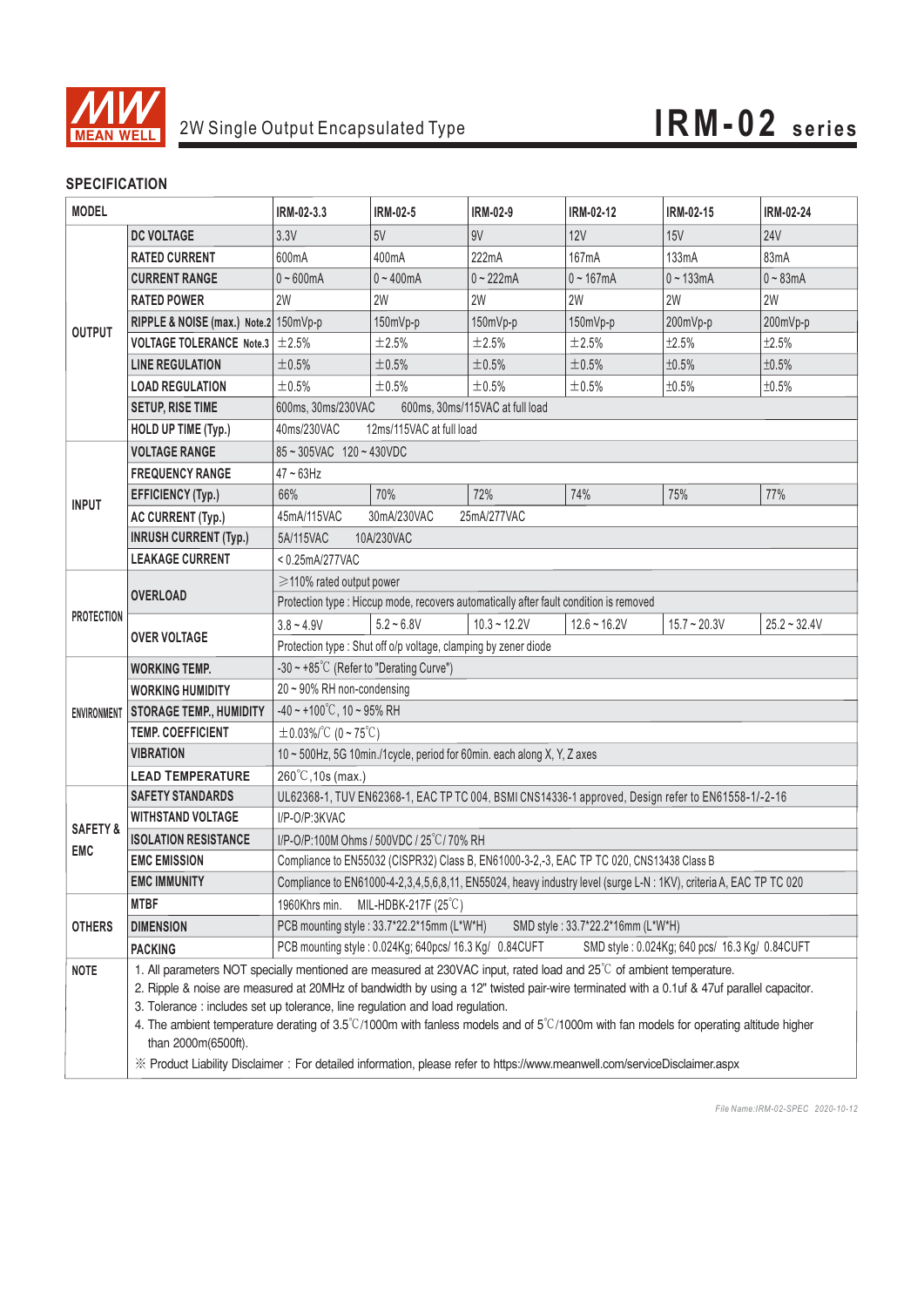

## 2W Single Output Encapsulated Type **IRM-02 series**